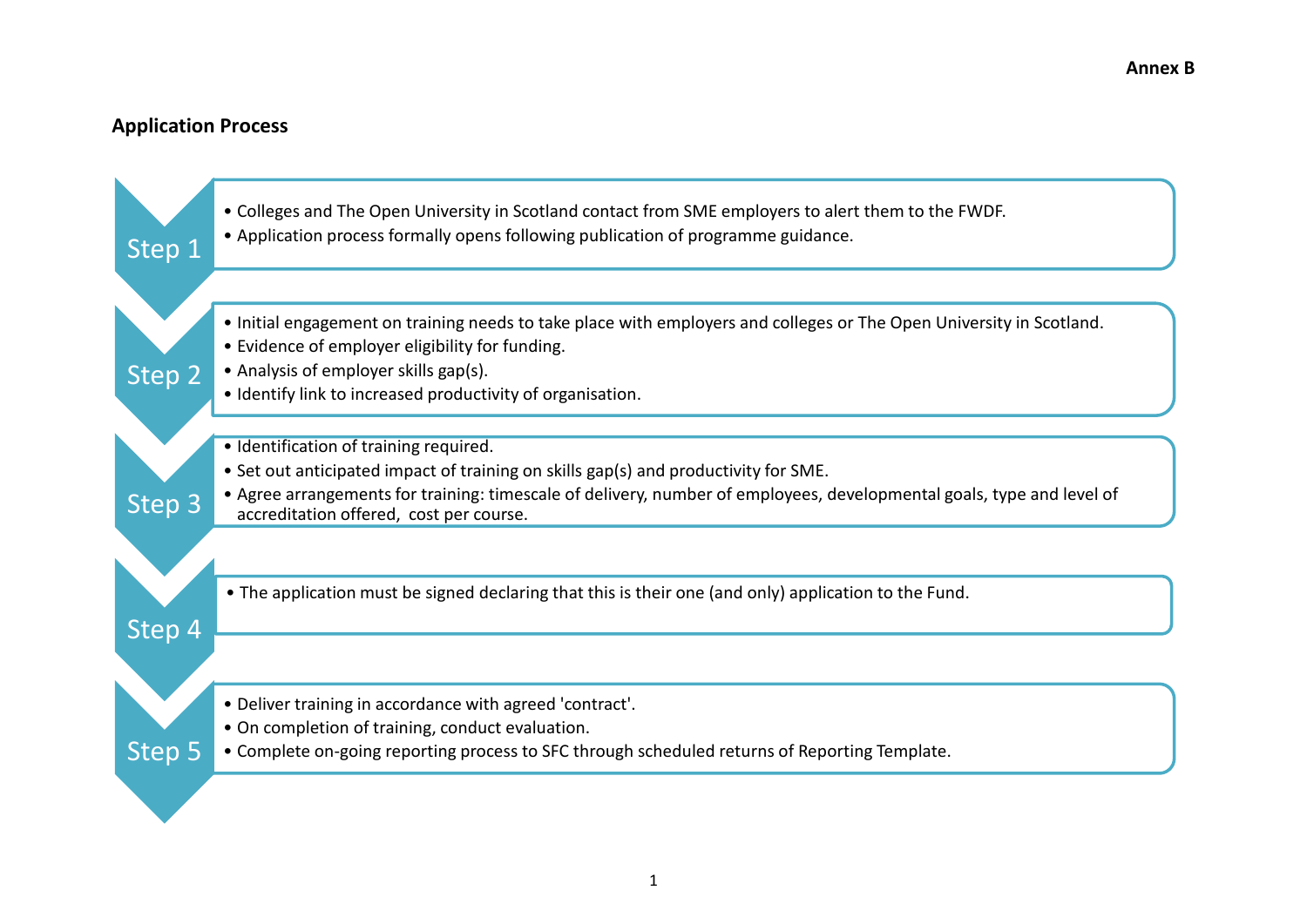This page has been intentionally left blank.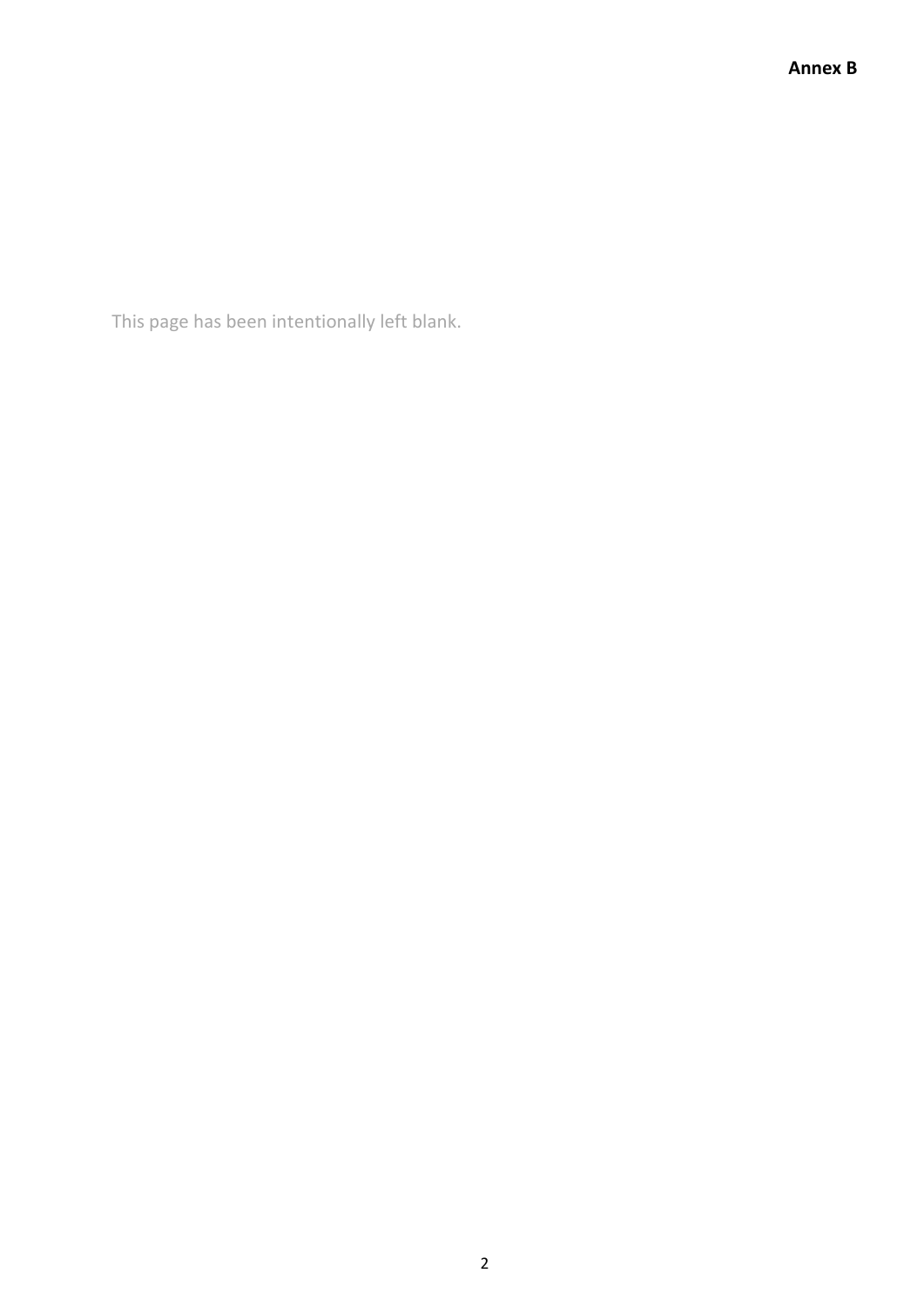

## **Flexible Workforce Development Fund (FWDF) Phase 2 SMEs - 2020-21 Application Form**

| SME ELIGIBILITY INFORMATION (ALL FIELDS ARE MANDATORY WHERE APPLICABLE)        |         |  |                                                                 |                    |  |  |  |
|--------------------------------------------------------------------------------|---------|--|-----------------------------------------------------------------|--------------------|--|--|--|
| Name of employer                                                               |         |  | Company registration number (where<br>applicable)               |                    |  |  |  |
| Number of employees                                                            |         |  | Sole proprietor/Partnership                                     | O                  |  |  |  |
|                                                                                |         |  | Company                                                         | (please tick)<br>O |  |  |  |
|                                                                                |         |  | Non-profit making body                                          | O                  |  |  |  |
| Operate across Scotland?<br>*Please circle                                     | YES/NO* |  | Operate across more than one college<br>region? (Please circle) | YES/NO*            |  |  |  |
| Address                                                                        |         |  | Company website                                                 |                    |  |  |  |
| Postcode                                                                       |         |  | Telephone number                                                |                    |  |  |  |
| Contact person                                                                 |         |  | Email address                                                   |                    |  |  |  |
|                                                                                |         |  |                                                                 |                    |  |  |  |
| Demonstrate proof of SME status                                                |         |  |                                                                 |                    |  |  |  |
| Documentation used as proof of eligibility,<br>supplemented with a signed copy |         |  |                                                                 |                    |  |  |  |

| <b>BUSINESS SKILLS GAP AND TRAINING</b>               |           |  |  |      |  |  |
|-------------------------------------------------------|-----------|--|--|------|--|--|
| Does your organisation require a skills gap analysis? | O Yes     |  |  | O No |  |  |
| Do you have a current skills gap analysis?            | Yes<br>O. |  |  | O No |  |  |
|                                                       |           |  |  |      |  |  |

What needs have been identified? Including assessing priority groups such as women, disabled and black and ethnic minority employees

What training has been identified to meet the skills gap analysis?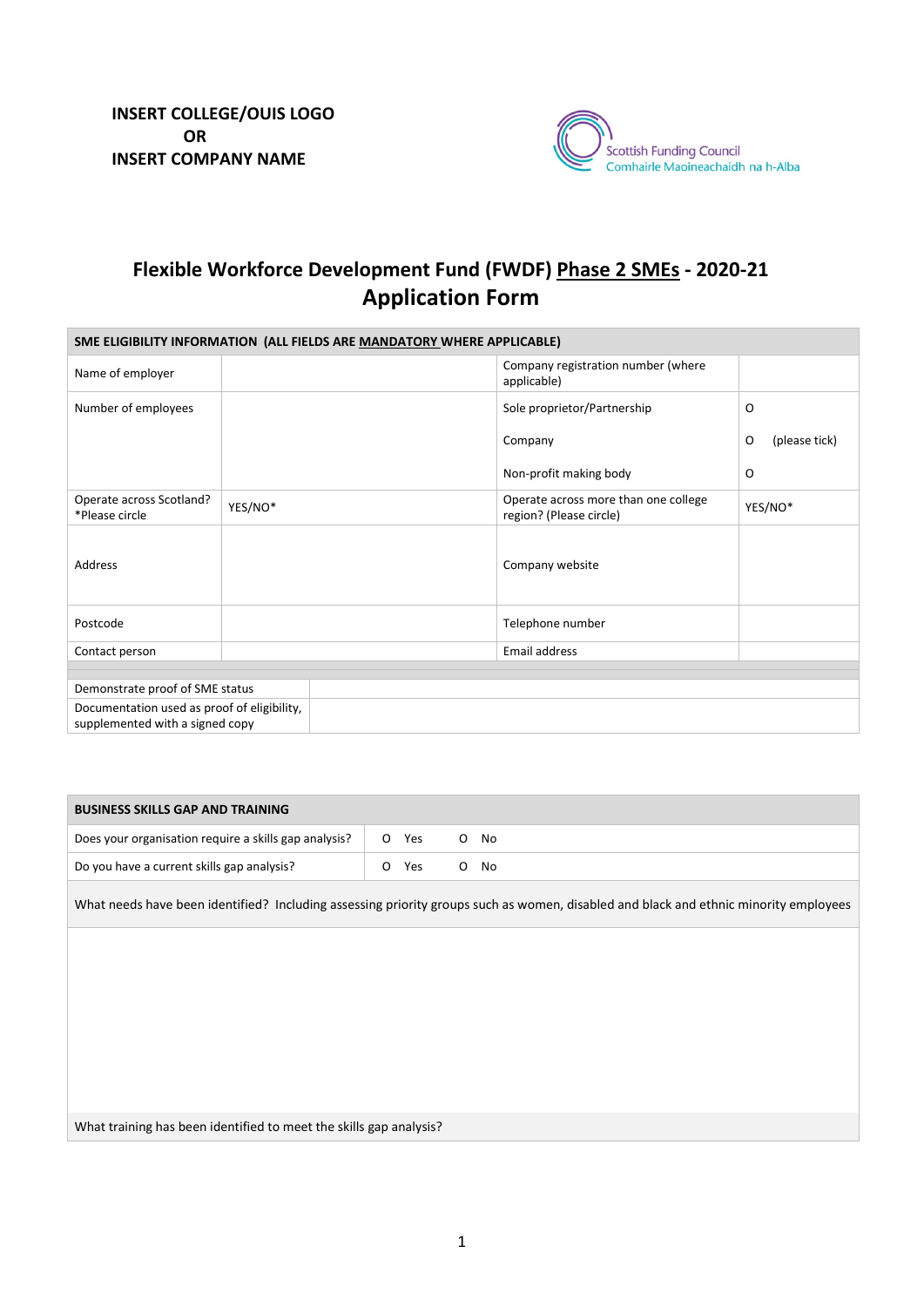What are the intended goals/outcomes of this training?

How many employees will benefit from the training?

What consideration have you made as an employer to support staff with protected characteristics (as listed in section 4 of the Equality Act 2010) or from other priority groups (as set out in the Fund guidance) to gain access to training through the Fund?

What is the expected impact of this training on employees/employer? Has COVID-19 had an impact on your productivity and will this training help? Specifically, what anticipated impact will this training have on productivity?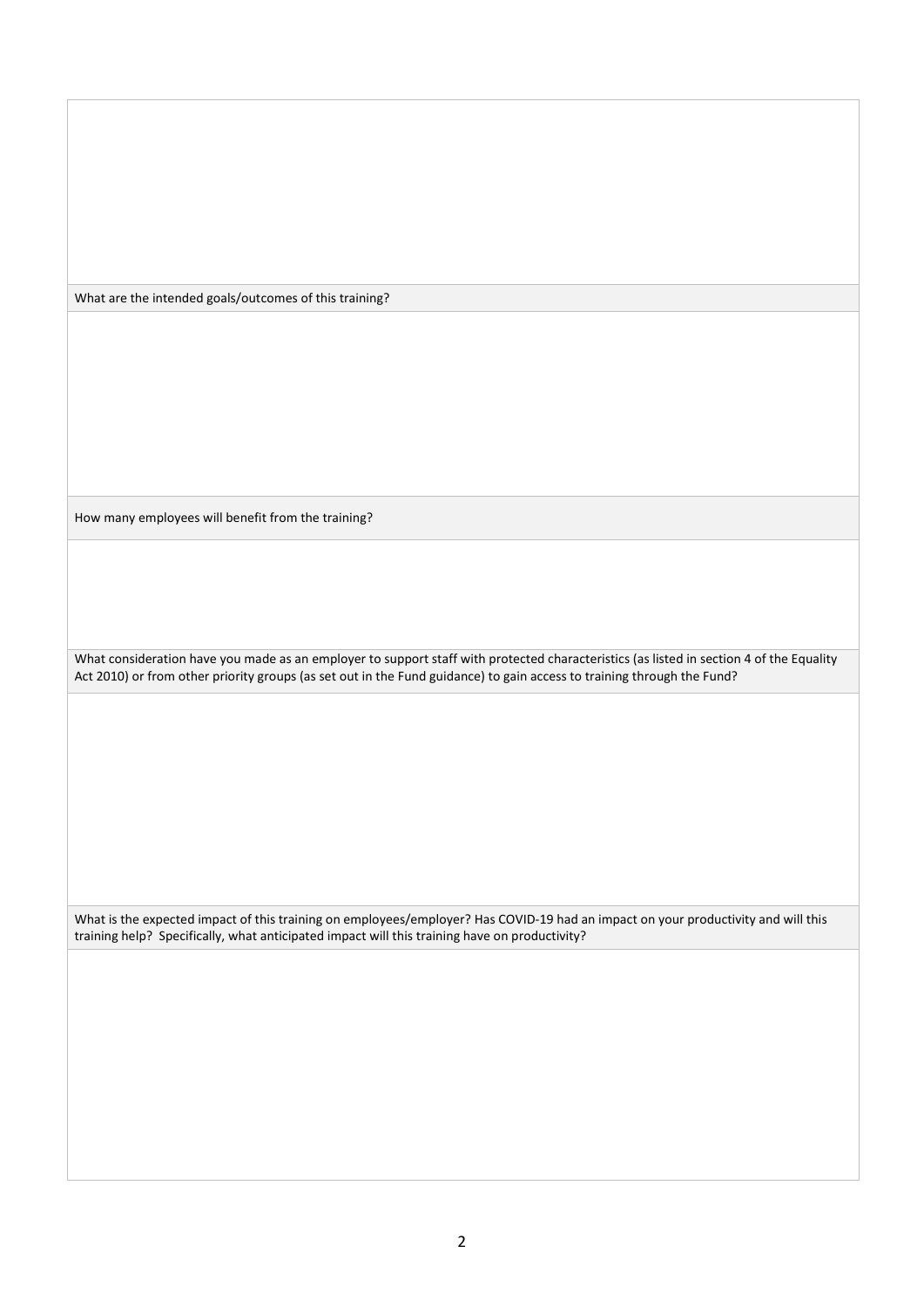How will this impact be evident?

Summary of final training plan

Please provide a breakdown of the training costs